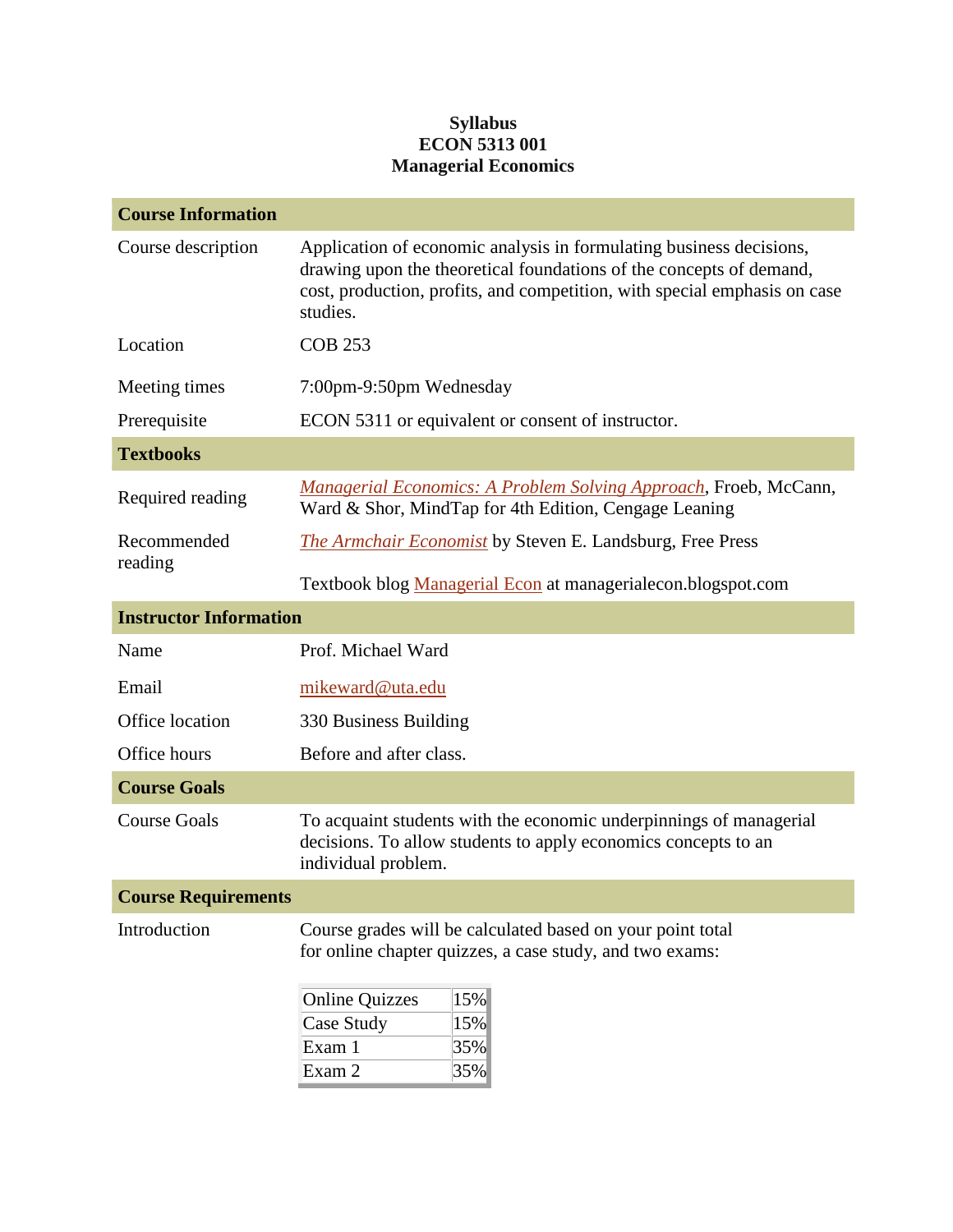| Requirements              | Grades will be assigned using the usual scale:<br>$A = 90\% - 100\%$<br>$B = 80\% - 89.99\%$<br>$C = 70\% - 79.99\%$<br>$D = 60\% - 69.99\%$<br>$F = 0\% - 60.99\%$<br>While I have had to assign Ds and Fs for poor performance in the past, I<br>hate doing so. I will try to insure that no student has to earn a poor grade.<br>All students are welcome to come to office hours. However, students<br>who are struggling the most with course materials have priority over my<br>time and office hours. Please contact me if you think you are in this<br>situation.                                                                                                                                                                                                |  |
|---------------------------|--------------------------------------------------------------------------------------------------------------------------------------------------------------------------------------------------------------------------------------------------------------------------------------------------------------------------------------------------------------------------------------------------------------------------------------------------------------------------------------------------------------------------------------------------------------------------------------------------------------------------------------------------------------------------------------------------------------------------------------------------------------------------|--|
| <b>Policies</b>           |                                                                                                                                                                                                                                                                                                                                                                                                                                                                                                                                                                                                                                                                                                                                                                          |  |
| Introduction              | Students may raise questions about the scoring of an exam or problem<br>set at the time they are returned and/or request that their answers be re-<br>evaluated. Such requests will not be entertained at any later time.<br>Make-up homework will be allowed only in the case of verified personal<br>crisis or emergency. Requests for conflict final exams require instructor<br>notification two-weeks prior to the exam.<br>If you think you will need to, please use the restroom before an exam<br>and not during it.<br>Petitions for incomplete grades will only be entertained if they come<br>from the executor of your estate.<br>Course information (including this syllabus) will be posted on the<br>course's Blackboard website athttp://elearn.uta.edu. |  |
| Additional<br>information | I intend for the classroom experience to complement the book, not<br>replace it. These will require that you have done the reading ahead of<br>time. Please be prepared. Read the assigned chapters before class and do<br>the accompanying online self-tests before class. They will expire before<br>we cover the material in class.<br>Study groups are encouraged.<br>Do not cheat, copy, plagiarize, or otherwise engage in dishonest activity.<br>It is really not that hard to detect, but it can make my job, and your life,<br>miserable.<br>Pagers, cell phones, loud digital watches and other similar technological<br>wonders that cause interruptions should be turned off or thrown away. If                                                              |  |
|                           | you use a laptop in class, please sit in the back row so that your games<br>and web surfing will not distract others.                                                                                                                                                                                                                                                                                                                                                                                                                                                                                                                                                                                                                                                    |  |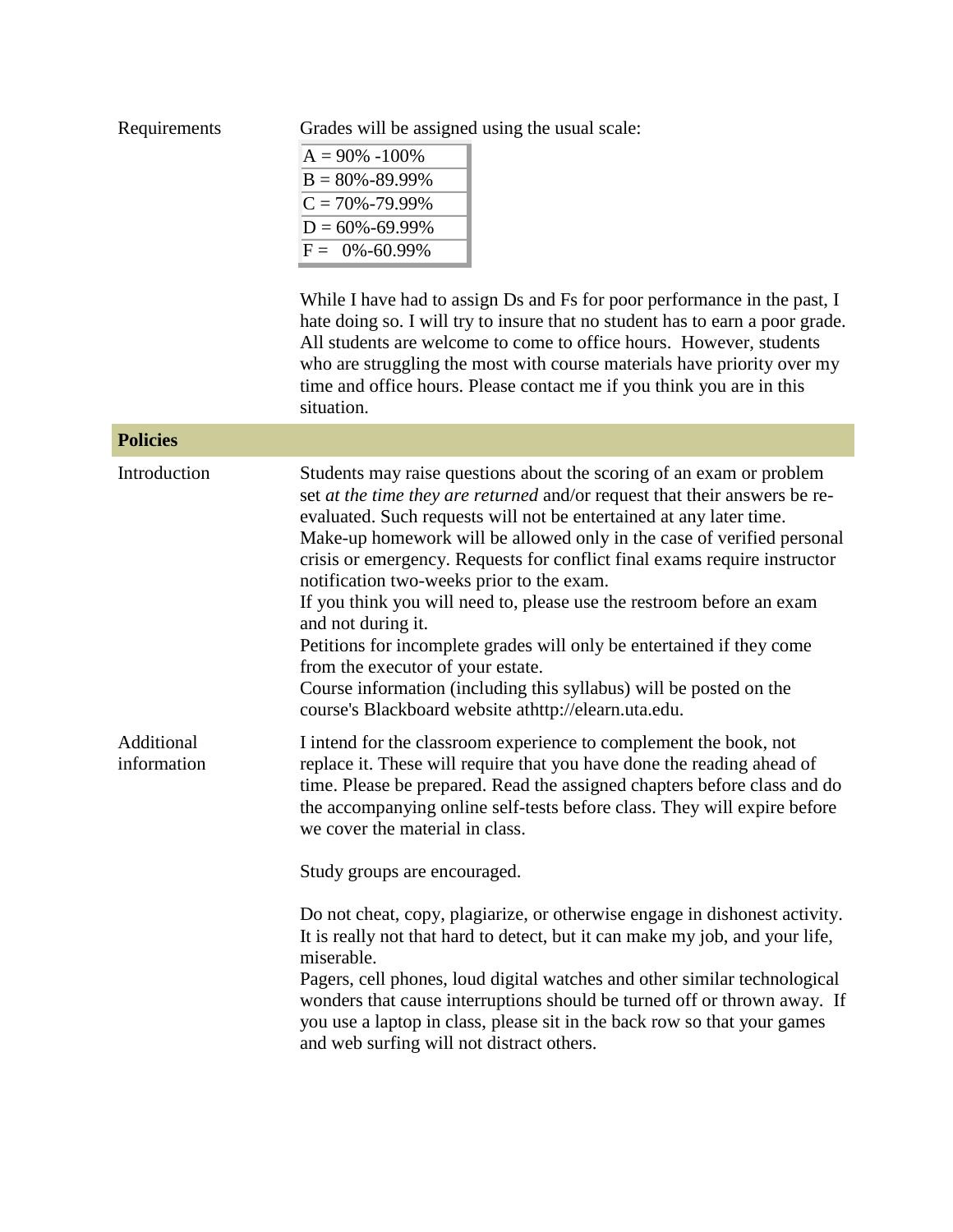## **UT Arlington Boilerplate**

**Drop Policy**: Students may drop or swap (adding and dropping a class concurrently) classes through self-service inMyMav from the beginning of the registration period through the late registration period. After the late registration period, students must see their academic advisor to drop a class or withdraw. Undeclared students must see an advisor in the University Advising Center. Drops can continue through a point two-thirds of the way through the term or session. It is the student's responsibility to officially withdraw if they do not plan to attend after registering. Students will not be automatically dropped for non-attendance. Repayment of certain types of financial aid administered through the University may be required as the result of dropping classes or withdrawing. For more information, contact the Office of Financial Aid and Scholarships (http://wweb.uta.edu/aao/fao/).

**Disability Accommodations:** UT Arlington is on record as being committed to both the spirit and letter of all federal equal opportunity legislation, including The Americans with Disabilities Act (ADA), The Americans with Disabilities Amendments Act (ADAAA), and Section 504 of the Rehabilitation Act. All instructors at UT Arlington are required by law to provide "reasonable accommodations" to students with disabilities, so as not to discriminate on the basis of disability. Students are responsible for providing the instructor with official notification in the form of a letter certified by the Office for Students with Disabilities (OSD). Students experiencing a range of conditions (Physical, Learning, Chronic Health, Mental Health, and Sensory) that may cause diminished academic performance or other barriers to learning may seek services and/or accommodations by contacting: The Office for Students with Disabilities, (OSD) www.uta.edu/disability or calling 817-272-3364.Counseling and Psychological Services, (CAPS) www.uta.edu/caps/ or calling 817-272-3671.

Only those students who have officially documented a need for an accommodation will have their request honored. Information regarding diagnostic criteria and policies for obtaining disability-based academic accommodations can be found at www.uta.edu/disability or by calling the Office for Students with Disabilities at (817) 272-3364.

Title IX: The University of Texas at Arlington does not discriminate on the basis of race, color, national origin, religion, age, gender, sexual orientation, disabilities, genetic information, and/or veteran status in its educational programs or activities it operates. For more information, visit uta.edu/eos. For information regarding Title IX, visitwww.uta.edu/titleIX.

**Academic Integrity:** Students enrolled all UT Arlington courses are expected to adhere to the UT Arlington Honor Code:

*I pledge, on my honor, to uphold UT Arlington's tradition of academic integrity, a tradition that values hard work and honest effort in the pursuit of academic excellence. I promise that I will submit only work that I personally create or contribute to group collaborations, and I will appropriately reference any work from other sources. I will follow the highest standards of integrity and uphold the spirit of the Honor Code.*

UT Arlington faculty members may employ the Honor Code as they see fit in their courses, including (but not limited to) having students acknowledge the honor code as part of an examination or requiring students to incorporate the honor code into any work submitted. Per UT System Regents' Rule 50101, §2.2, suspected violations of university's standards for academic integrity (including the Honor Code) will be referred to the Office of Student Conduct. Violators will be disciplined in accordance with University policy, which may result in the student's suspension or expulsion from the University.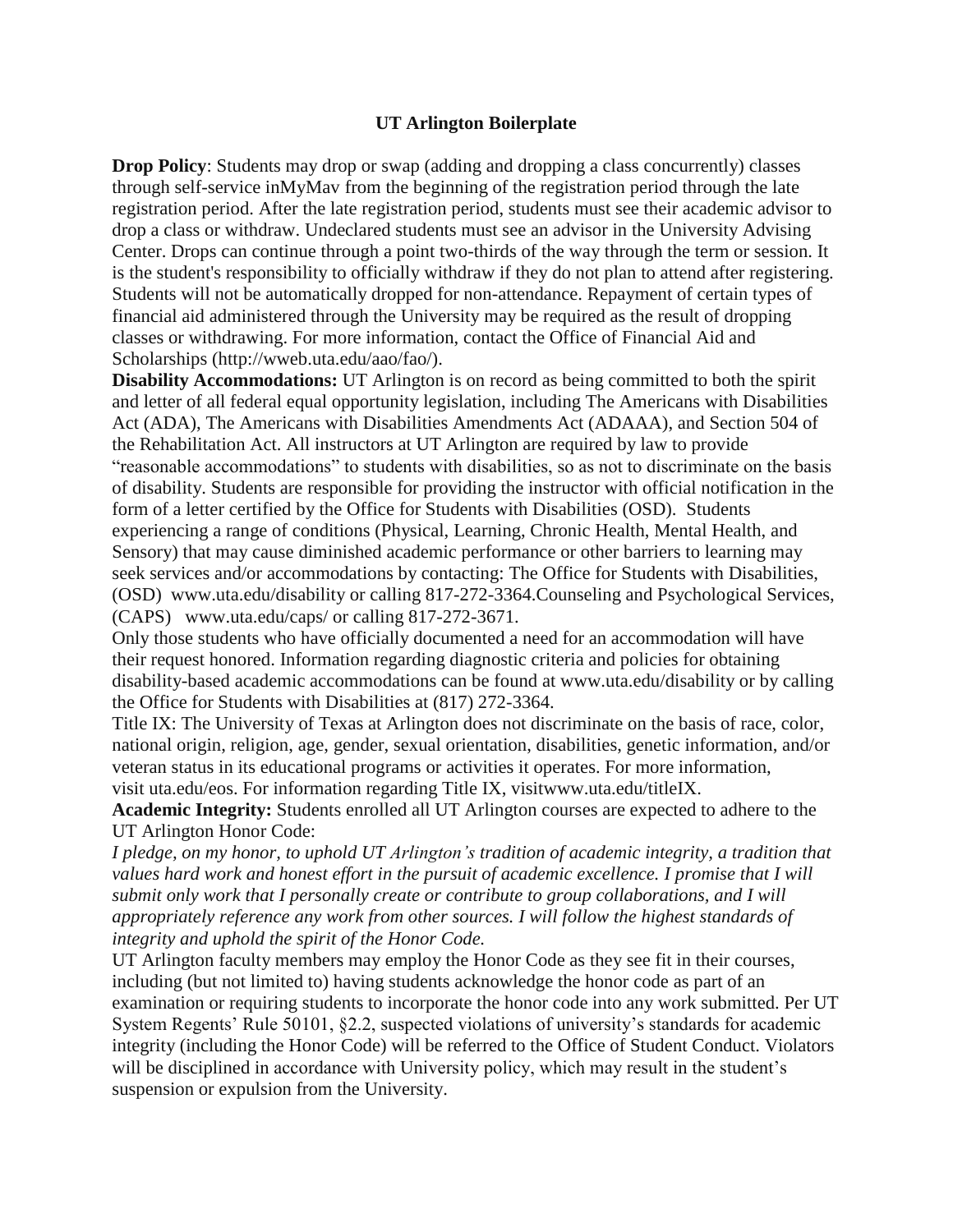**Electronic Communication:** UT Arlington has adopted MavMail as its official means to communicate with students about important deadlines and events, as well as to transact university-related business regarding financial aid, tuition, grades, graduation, etc. All students are assigned a MavMail account and are responsible for checking the inboxregularly. There is no additional charge to students for using this account, which remains active even after graduation. Information about activating and using MavMail is available

at http://www.uta.edu/oit/cs/email/mavmail.php.

**Student Feedback Survey:** At the end of each term, students enrolled in classes categorized as "lecture," "seminar," or "laboratory" shall be directed to complete an online Student Feedback Survey (SFS). Instructions on how to access the SFS for this course will be sent directly to each student through MavMail approximately 10 days before the end of the term. Each student's feedback enters the SFS database anonymously and is aggregated with that of other students enrolled in the course. UT Arlington's effort to solicit, gather, tabulate, and publish student feedback is required by state law; students are strongly urged to participate. For more information, visit http://www.uta.edu/sfs.

**Final Review Week:** A period of five class days prior to the first day of final examinations in the long sessions shall be designated as Final Review Week. The purpose of this week is to allow students sufficient time to prepare for final examinations. During this week, there shall be no scheduled activities such as required field trips or performances; and no instructor shall assign any themes, research problems or exercises of similar scope that have a completion date during or following this week unless specified in the class syllabus. During Final Review Week, an instructor shall not give any examinations constituting 10% or more of the final grade, except makeup tests and laboratory examinations. In addition, no instructor shall give any portion of the final examination during Final Review Week. During this week, classes are held as scheduled. In addition, instructors are not required to limit content to topics that have been previously covered; they may introduce new concepts as appropriate.

**Emergency Exit Procedures:** Should we experience an emergency event that requires us to vacate the building, students should exit the room and move toward the nearest exit. When exiting the building during an emergency, one should never take an elevator but should use the stairwells. Faculty members and instructional staff will assist students in selecting the safest route for evacuation and will make arrangements to assist individuals with disabilities.

**The English Writing Center (411LIBR)**: Hours are 9 am to 8 pm Mondays-Thursdays, 9 am to 3 pm Fridays and Noon to 5 pm Saturdays and Sundays. Walk In Quick Hits sessions during all open hours Mon-Thurs. Register and make appointments online at http://uta.mywconline.com. Classroom Visits, Workshops, and advanced services for graduate students and faculty are also available. Please see www.uta.edu/owl for detailed information.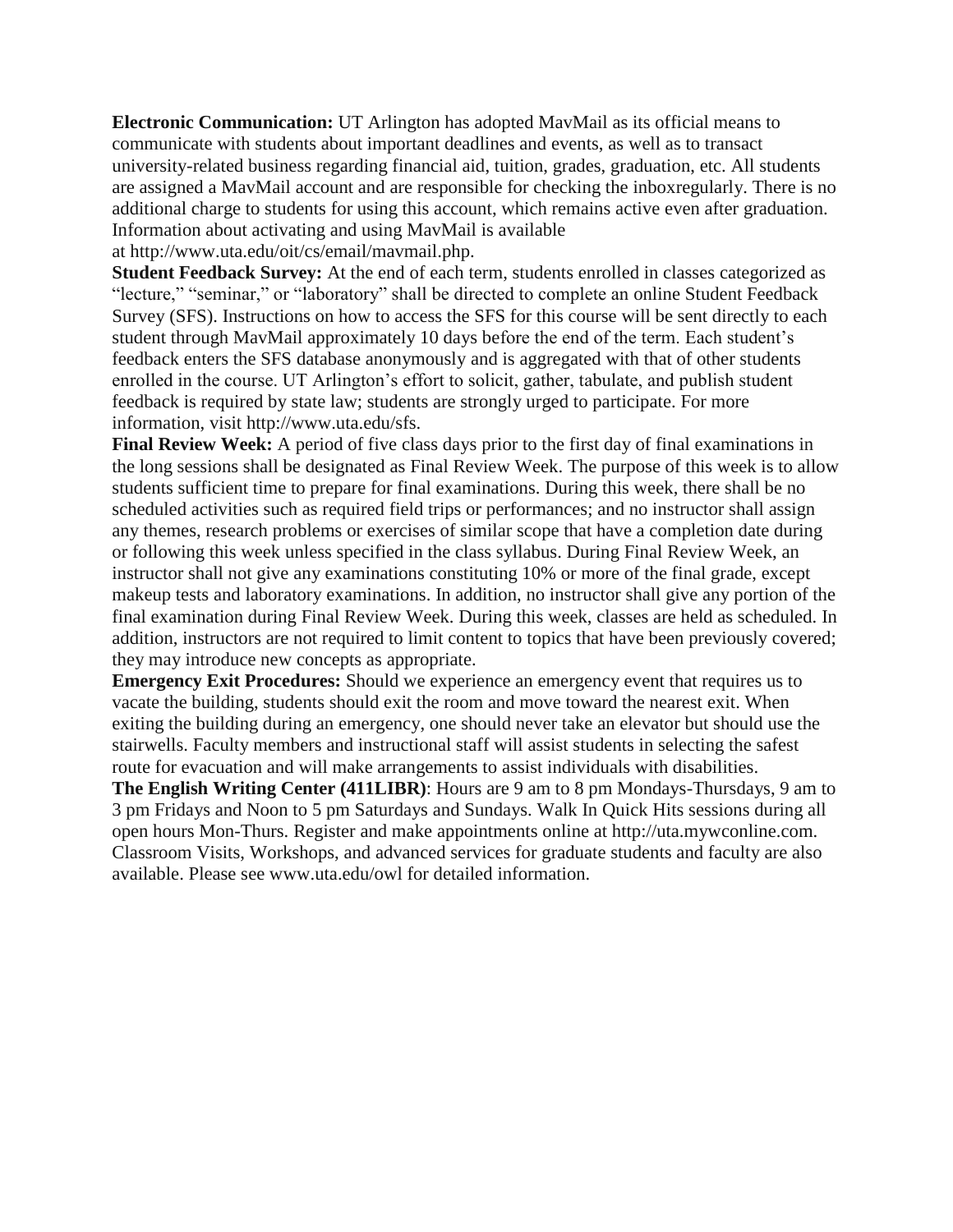## **Tentative Calendar**

| Date       | <b>Text</b><br><b>Chapters</b> | Topic                                                                | <b>Other Materials</b>                                                                                                                                                                                                                                                                                                                                                                                                        |
|------------|--------------------------------|----------------------------------------------------------------------|-------------------------------------------------------------------------------------------------------------------------------------------------------------------------------------------------------------------------------------------------------------------------------------------------------------------------------------------------------------------------------------------------------------------------------|
| $18 - Jan$ | 1, 2                           | Introduction; The One<br><b>Lesson of Business</b>                   | Landsburg, "The Iowa Car Crop" Landsburg,<br>"Why Taxes are Bad: The Logic of<br>Efficiency" Friedman on Self<br>Interest Video1 and Video2 Milton<br>Friedman, "The Social Responsibility of<br>Business is to Increase its Profits," Frédéric<br>Bastiat, "Candlemakers' Petition," Samuel<br>L. Baker, Economics Interactive<br><b>Tutorials: Cost Concepts, Marginal</b><br>Cost, Demand Froeb Ch. 1 Video, Ch.2<br>Video |
| $25-Ian$   | 3, 17                          | Benefits, Costs, and<br>Decisions; Uncertainty                       | Froeb Ch. 3 Video                                                                                                                                                                                                                                                                                                                                                                                                             |
| 1-Feb      | 19, 20                         | <b>Adverse Selection;</b><br><b>Moral Hazard</b>                     | Samuel L. Baker, Risk and Risk Aversion<br>and Insurance, Landsburg, "The Power of<br>Incentives: How Seat Belts Kill"                                                                                                                                                                                                                                                                                                        |
| 8-Feb      | 4, 5                           | <b>Extent Decisions;</b><br><b>Investment Decisions</b>              | Samuel L. Baker, Average Cost and Break<br>Even and Discounting, Froeb, Ch. 4<br>Video, Froeb Ch. 5 Video                                                                                                                                                                                                                                                                                                                     |
| 15-Feb     | $\tau$                         | <b>Economies of Scale</b><br>and Scope                               | Froeb Ch. 7 Video                                                                                                                                                                                                                                                                                                                                                                                                             |
| 22-Feb     | 8,9                            | Understanding<br>Markets; Relationships<br><b>Between Industries</b> | Samuel L. Baker, Supply and Demand,<br>Landsburg, "The Indifference<br>Principle: Who Cares if the Air is Clean?,"<br>Froeb Ch. 8 Video, Froeb Ch. 9 Video                                                                                                                                                                                                                                                                    |
| 1-Mar      | 10                             | <b>Strategy</b>                                                      | Froeb Ch. 10 Video                                                                                                                                                                                                                                                                                                                                                                                                            |
| 8-Mar      |                                | <b>Exam 1</b>                                                        |                                                                                                                                                                                                                                                                                                                                                                                                                               |
| $15$ -Mar  |                                | <b>Spring Break</b>                                                  |                                                                                                                                                                                                                                                                                                                                                                                                                               |
| 22-Mar     | 6                              | <b>Simple Pricing</b>                                                | Samuel L. Baker, Elasticity, Elasticity II,<br>and Monopoly,                                                                                                                                                                                                                                                                                                                                                                  |
| 29-Mar     | 12, 18                         | More Realistic &<br><b>Complex Pricing;</b><br><b>Auctions</b>       | Landsburg, "Why Popcorn costs More at the<br>Movies and Why the Obvious Answer is<br>Wrong", Froeb Ch. 12 Video Landsburg,<br>"Cursed Winners and Glum Losers", Froeb<br>Ch. 6 Video                                                                                                                                                                                                                                          |
| $5 - Apr$  | 13, 14                         | Direct and Indirect<br><b>Price Discrimination</b>                   | Froeb Ch. 13 Video, Froeb Ch. 14 Video                                                                                                                                                                                                                                                                                                                                                                                        |